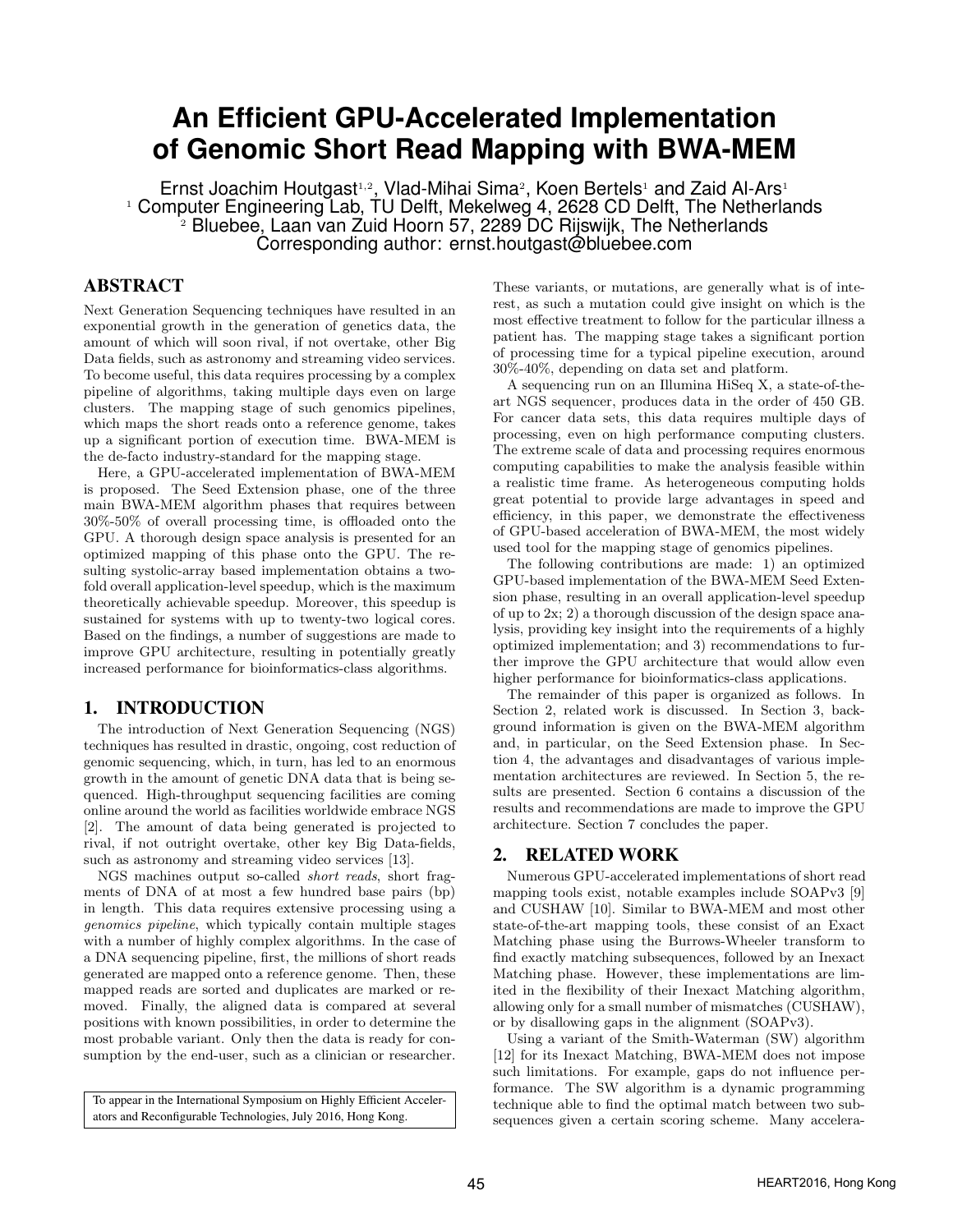

Figure 1: BWA-MEM processes reads using the Seed-and-Extend paradigm: for each read, likely mapping locations on the reference are found by searching for seeds, exactly matching subsequences between the read and the reference. These seeds are then extended in both directions using a Smith-Waterman-like approach allowing for inexact matches. The best scoring alignment is selected.

ted implementations of this algorithm exist (e.g., [8], [11]). However, all these implementations perform one complete sequence matching per compute thread, making such an implementation unsuitable for direct application onto BWA-MEM, as it requires batching and sorting of larger groups of work. Section 3.2 explains in more detail why such a parallelization strategy is inapplicable for BWA-MEM.

To the authors' knowledge, only a few accelerated implementations of BWA-MEM exist: two FPGA implementations of BWA-MEM on the Convey supercomputing platform: one offloading the Seed Extension phase onto four Xilinx Virtex-6 FPGAs [4] obtaining a 1.5x speedup, the other accelerating multiple BWA-MEM phases [1] obtaining a 2.6x speedup; and a GPU-accelerated implementation of the Seed Extension phase [5], achieving a 1.6x speedup. This work improves upon [5], obtaining far better results: a two-fold speedup for a system with up to twenty-two logical cores is obtained, compared to an at most 1.6x speedup for a system with up to four cores. Moreover, an NVIDIA GeForce GTX 970 is used, compared to using a setup with dual NVIDIA GeForce GTX TITAN X, equivalent to about one-third of the GPU resources. Note that all these implementations are actual production-quality implementations.

#### 3. BACKGROUND

There are a number of traits that bioinformatics-class algorithms share, making them interesting, but nevertheless challenging candidates for acceleration efforts. The two most important ones are outlined below:

Extreme-Scale Data Size: The data size that many bioinformatics applications deal with are of an enormous magnitude, for example illustrated in the case of NGS sequencing. A single human genome contains three billion base pairs. A base is one out of four possible nucleotides (A, C, G or T). Moreover, the sequencer also provides a quality score for each base, which indicates the confidence with which the nucleotide was read. Finally, as only short fragments are sequenced and this data often contains errors, it is common practice to read the genome multiple times, a coverage of 30x or more being typical. This results in a compressed output size of around 100 GB.

Often, this huge amount of data coincides with an abundance of parallelism. For example, in the case of BWA-MEM, short reads can be mapped in parallel, as there exist no dependencies between them.

Complex Multikernel Algorithms: Typical bioinformatics algorithms do not consist of a single phase that dominates execution time, but instead perform a number of timeconsuming steps. For example, BWA-MEM processing is spread over three distinct stages, making acceleration of this algorithm more challenging, as not only does it require the adaptation of multiple separate algorithms, but also care has to be taken to not shift the bottleneck to another part of the application, limiting the benefit of any potential speedup as per Amdahl's law. This makes it quite difficult to obtain larger performance gains.

## 3.1 The BWA-MEM Algorithm

The goal of the BWA-MEM algorithm is to find the best mapping of a short read onto a reference genome [7]. To achieve this, it makes use of the Seed-and-Extend paradigm (refer to Figure 1), a two-step method consisting of an Exact Matching phase and an Inexact Matching phase (for details, see [1]). First, for each short read Seed Generation is performed: exactly matching subsequences of the read and reference called seeds are identified using a Burrows-Wheeler Transform-based index. The BWT-method allows for efficient string-lookup and forms the fundament of almost all contemporary state-of-the-art mapping tools. A single short read can have many such seed locations identified. Generated seeds that are found to be in close proximity of each other on the reference genome are grouped into chains.

The Seed Generation phase is followed by a Seed Extension phase. Here, seeds found earlier on are extended using an algorithm similar to the widely-used Smith-Waterman algorithm, using a scoring system that awards matches and penalizes mismatches, insertions and gaps. Typically, not all seeds are extended. Instead, on average only one seed per chain is extended. Out of all the extended seeds, the highest scoring match is chosen as final alignment.

#### 3.2 Seed Extension Phase

BWA-MEM contains three main computational phases: Seed Generation, Seed Extension and Output Generation. During Output Generation the best alignment is selected and the output is written. Seed Extension typically requires between 30%-50% of execution time [5]. As per Amdahl's law, the maximum obtainable speedup for only accelerating this phase is thus limited to a two-fold speedup at best.

This paper focuses on GPU-based acceleration of the Seed Extension phase, which consists of two main parts: an outer loop that loops over all the seeds identified for the read during Seed Generation, and an Inexact Matching kernel, which performs the Smith-Waterman-like extension.

There are no dependencies between reads and thus reads can be processed in parallel. For each read, the groups of chains are processed iteratively, as the check for overlap between earlier found alignment regions introduces a dependency in the program order. This dependency is the main reason why typical Smith-Waterman GPU-implementations are not applicable for the case of BWA-MEM: they ob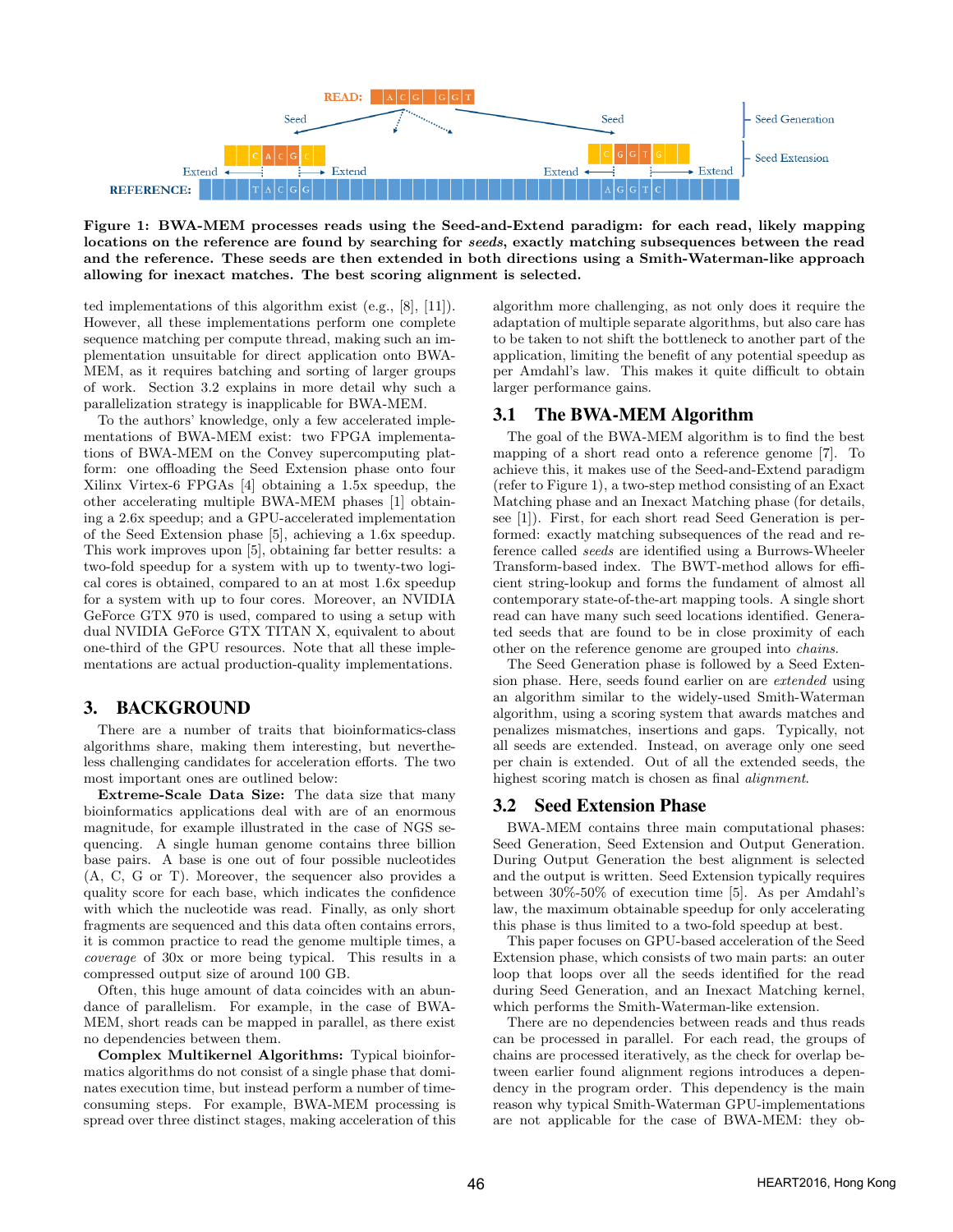tain their speed by performing many Smith-Waterman alignments in parallel, which are batched and sorted together in larger groups of approximately the same length for load balancing purposes. Due to the highly dynamic nature of the Inexact Matching invocations, this is impractical to achieve for BWA-MEM, and would at the very least require a major algorithm overhaul, if at all possible.

## 3.3 Inexact Matching Kernel

The Inexact Matching algorithm is similar to the popular Smith-Waterman dynamic programming algorithm, which computes for a given scoring scheme the optimal alignment between two subsequences by filling a similarity matrix, resulting in a maximum score. Backtracking can be used to obtain the actual path through the similarity matrix that results in the optimal alignment. However, the algorithm is computationally expensive, being of  $O(read \times reference)$ . Therefore, most mapping tools use an initial Seeding-phase to find likely mapping locations, and only then perform localized extension of these seeds.

The Inexact Matching algorithm of BWA-MEM is slightly different from regular Smith-Waterman. Firstly, since the algorithm is used to extend a seed, the initial values used in the similarity matrix are non-zero. Secondly, some additional outputs are generated, most importantly the location of the maximum in the similarity matrix, and a global maximum with its location. Since each value in the similarity matrix only depends on its top, left, and top-left neighbor, the anti-diagonals of the similarity matrix can be computed in parallel, thus making a systolic array a natural implementation approach. Each column of the similarity matrix is processed in parallel by a Processing Element (PE) of the systolic array, thus reducing the processing time from  $O(read \times reference)$  to  $O(read + reference)$ . This results in speedups of several orders of magnitude for longer read and reference sequences. However, as BWA-MEM is typically used for shorter reads of at most a few hundred base pairs, the observed speedup is more modest.

## 4. DESIGN SPACE EXPLORATION

As explained in Section 3.2, the BWA-MEM Seed Extension phase consists of two very distinct parts: the Inexact Matching algorithm, which is implemented as a systolic array, and the Seed Extension main loop, that loops over all the chains of seeds. This outer loop performs the sequential tasks of control and branch operations to effectuate the looping over all seeds, proper decoding of the sequence and reference from main memory, and writes the result back to memory. In contrast, the Inexact Matching function is highly computationally intensive and can use as many threads as the systolic array has PEs. Thus, the implementation in [5] on which this work is based makes a clear separation between both functions and utilizes CUDA Dynamic Parallelism to dynamically instantiate Inexact Matching kernels as needed. A number of kernels were implemented, each optimized for different matrix dimensions, and are called appropriately. However, our tests show that CUDA Dynamic Parallelism brings about a large initialization penalty, making it unsuitable to use at this scale, where even a single read can generate thousands of calls, resulting in millions of invocations during a typical program execution. Therefore, the implementation here does not make use of Dynamic Parallelism, and instead uses a large monolithic kernel.

## 4.1 GPU-Based Inexact Matching

The main challenge of the GPU-accelerated Seed Extension function is the implementation of the Smith-Watermanlike Inexact Matching kernel. Typical GPU implementations of Smith-Waterman extract parallelism by performing many sequence alignments in parallel. Here, parallelism is extracted from an individual alignment by harnessing the parallelism residing in the anti-diagonals of the similarity matrix, through use of a systolic array (see Figure 2).

The warp is the basic unit of action on an NVIDIA GPU. All threads in a warp perform the same operation, and jobs are always scheduled onto one or more complete warps. Therefore, two types of systolic array implementations were considered. A "wide" systolic array implementation, mapping each PE onto a separate thread and using as many warps as needed, and a single warp implementation, using only a single warp and processes the similarity matrix in multiple passes. These approaches differ in their utilization of Shared Memory (SM), a limited on-chip resource. The amount of SM a thread block requires directly puts an upper bound on the number of thread blocks that can be resident, thus impacting performance.

As data flows through the systolic array, the PEs exchange data with their neighbors to share results and perform their computations. The "wide" implementation uses SM to simulate the data exchange between PEs. After computation of each antidiagonal, each PE passes its results to the next PE in the array. Thus, the amount of SM required depends on the length of the systolic array, which in turn depends on the length of the read. Explicit synchronization between warps is required after each step, which can be costly.

In contrast, the single warp implementation requires storage for the data produced at the "border" of each pass, which is fed back into the array during the next pass. Therefore, the amount of SM required depends on the length of the reference query. A large advantage of using a single warp is that intra-warp shuffle instructions can be used,



Figure 2: Read symbols map onto the systolic array of threads. Multiple passes are required to process all read symbols. Data exchange between passes is implemented using Shared Memory.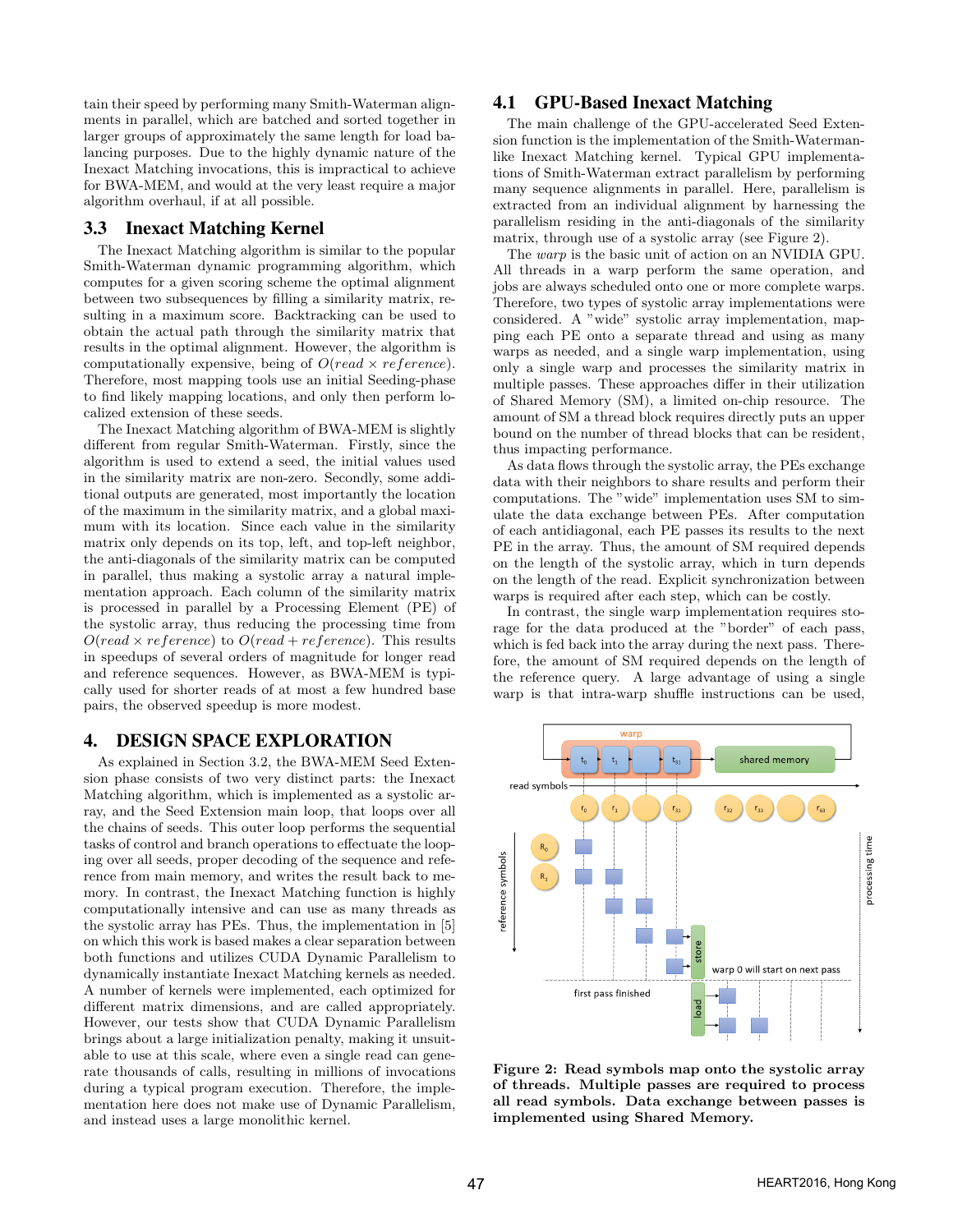which allow threads within one warp to directly access each other's registers. This eliminates the need for data exchange through SM, saving a huge amount of bandwidth. In this approach, only the first PE in the warp needs to read, and the last PE needs to write temporary data. Another advantage is that intra-thread synchronization within one warp is cheaper. Compared to the "wide" implementation, the single-warp implementation has a secondary benefit as it eliminates a large drawback of systolic arrays: the difficulty of keeping all PEs busy. Depending on the similarity matrix dimensions, many of the PEs can be idle much of the time. With the single warp implementation, this inefficiency is drastically reduced by skipping those parts of the matrix where all the PEs of the pass would be idle.

To implement the Smith-Waterman algorithm, each CUDA thread performs the pseudo code as shown in Algorithm 1: each pass, the warp of threads is assigned a new part of the read symbols to process. Then, all the calculations are performed for this subsection of the similarity matrix. Each cycle, each thread reads its left neighbor's results, this way implementing the systolic array behavior.

#### 4.2 Implementation Architecture

Due to the above reasons, the single-warp systolic array design is implemented. To maximize occupancy, Shared Memory and register usage was carefully balanced. The register count was fixed to use 64 registers per thread. The maximum number of storage between passes was chosen such to ensure that one thread block uses 2 kB of Shared Memory. Hence, up to 32 thread blocks can be resident per multiprocessor. Analysis performed with the NVIDIA Visual Profiler shows that the performance is mostly limited by latency of arithmetic and memory instructions. The memory subsystem is not very much utilized, as the Shared Memory bandwidth is only 158 GB/s and the device memory bandwidth is less than 5 GB/s. The GPU caching is effective, as device memory bandwidth is substantially lower than overall unified cache bandwidth.

Our approach is limited by the fact that the latest NVIDIA GPU architectures (Compute Capability 5.0) can have up to 2048 resident threads active per multiprocessor, but only 32 blocks. For optimal occupancy, thread blocks with at least 64 threads should be used, whereas here only 32 threads are used per block. Hence, occupancy is limited to at most 50%. In practice, up to about 35% occupancy is realized. Earlier Compute Capability versions were even more restrictive, only allowing 16 resident blocks per multiprocessor for Compute Capability 3.0+, or just 8 resident blocks per multiprocessor for earlier architectures. This would have a direct impact on the efficiency of this implementation.

Algorithm 1 Systolic Array CUDA Thread Pseudo Code

|  |  | 1: for (each pass) $d\mathbf{o}$ |  |  |
|--|--|----------------------------------|--|--|
|--|--|----------------------------------|--|--|

- 2: Load current read symbol
- 3: for (each reference symbol  $+$  warp size) do

4: if (active) then

- 5: Load left neighbor values
- 6: Perform Seed Extension cell computations
- 7: end if
- 8: end for
- 9: end for

### 4.3 BWA-MEM Optimizations

A number of optimizations has been implemented, resulting in much better performance as compared to the GPUbased implementation in [5]:

Single Monolithic Kernel: Although in theory Dynamic Parallelism should help improve occupancy by lowering resource requirements, the incurred performance overhead makes it unfeasible to use when it needs to instantiate kernels dynamically on such an extremely large scale.

Memory Subsystem Optimizations: GPUs contain specialized memory subsystems. The reference and input data are placed inside read-only texture memory to take advantage of locality. Constants are used for parameters such as scoring variables to reduce register count.

Truncated Reference Length: Analysis of the Seed Extension algorithm shows that it is unnecessary to process the part of the similarity matrix where the reference is much longer than the read, given that this would imply numerous gaps or insertions, and thus a low score. The highest score will be found in the upper part of the similarity matrix.

## 5. EXPERIMENTAL RESULTS

The optimized GPU implementation described here was tested on a system with an Intel Core i7-4790 (3.6 GHz, eight logical cores), SpeedStep and Hyper-Threading enabled, containing 16 GB of DDR3 memory, and an NVIDIA GeForce GTX 970 with 1664 CUDA cores and 4 GB of onboard RAM. CUDA version 7.5 was utilized. Results for the GPU implementation described in [5] were obtained on a system with an Intel Core i7-4790 (4.0 GHz, eight logical cores), SpeedStep and Hyper-Threading enabled, containing 32 GB of DDR3 memory, and two NVIDIA GeForce GTX TITAN X cards, with 3,072 CUDA cores each. The FPGA results were obtained on a system with an Intel Core i7-4790 (3.6 GHz, eight logical cores), SpeedStep and Hyper-Threading enabled, containing 16 GB of RAM and a servergrade Alpha Data ADM-PCIE-7V3 card with a Xilinx Virtex-7 XC7VX690T-2 and 16 GB of on-board RAM, programmed with six Seed Extension modules at 160 MHz [6].

BWA-MEM version 0.7.8 was used with publicly available data sets for single-ended alignment (150bp-se-small-indel) and pair-ended alignment (150bp-pe-large-indel) from the Genome Comparison & Analytic Testing (GCAT) framework [3]. These contain about eight million reads of 150 base pairs, about 1.2 billion base pairs in total. Reads were aligned against the reference human genome (UCSC HG19).

## 5.1 Performance Results

Performance results are summarized in Table 1, given as execution time in seconds as well as in throughput in millions of base pairs per second. This facilitates cross-data set and cross-platform comparisons. To distinguish the GPU implementations, the implementation from [5] is referred to as GPU-accelerated, and the implementation proposed here is called GPU-optimized. These two implementations are compared to the FPGA-implementation from [6], which uses the server-grade Alpha Data add-in card. The time for the Seed Extension phase is omitted for the GPU-accelerated implementation, as the number reported there is not directly comparable, as it only includes the Inexact Matching computation time, and not the time required to process the outer loop. Moreover, the GPU-optimized implementation described here processes almost all reads, whereas the GPU-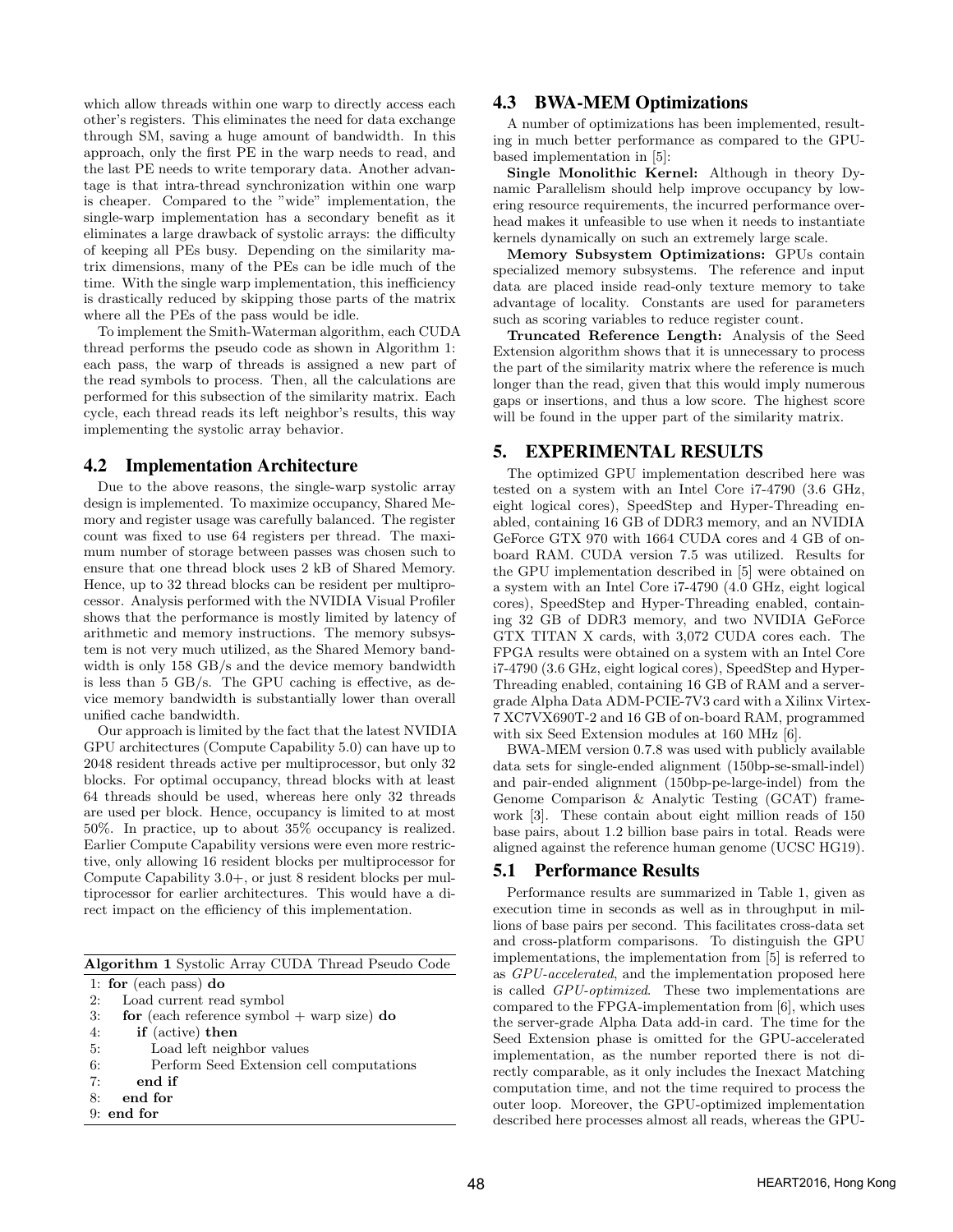|                | Platform             | Seed Extension Phase  |                          | <b>Overall Application</b> |                          |                     |
|----------------|----------------------|-----------------------|--------------------------|----------------------------|--------------------------|---------------------|
| <b>Test</b>    |                      | <b>Execution Time</b> | Speedup                  | <b>Execution Time</b>      | Speedup                  | Throughput          |
| $Single-Ended$ | Software-Only        | 237 s                 | $\overline{\phantom{0}}$ | 552s                       | $\overline{\phantom{a}}$ | $2.2 \text{ Mbp/s}$ |
| Data           | FPGA-Accelerated [6] | 129s                  | 1.8x                     | 272s                       | 2.0x                     | $4.5 \text{ Mbp/s}$ |
|                | GPU-Optimized        | 144s                  | 1.6x                     | 278 s                      | 2.0x                     | $4.3 \text{ Mbp/s}$ |
|                | Software-Only [5]    | 218s                  |                          | 510s                       |                          | $2.4 \text{ Mbp/s}$ |
|                | GPU-Accelerated [5]  | N/A                   | N/A                      | 422s                       | 1.2x                     | $2.9 \text{ Mbp/s}$ |
| Pair-Ended     | Software-Only        | 246s                  | $\overline{\phantom{0}}$ | 572s                       | $\overline{\phantom{a}}$ | $2.1 \text{ Mbp/s}$ |
| Data           | FPGA-Accelerated [6] | 130 s                 | 1.9x                     | 289s                       | 2.0x                     | $4.1 \text{ Mbp/s}$ |
|                | GPU-Optimized        | 141 s                 | 1.7x                     | 293 s                      | 2.0x                     | $4.1 \text{ Mbp/s}$ |

Table 1: Execution time and speedup for the synthetic GCAT alignment quality benchmark

accelerated implementation is only able to process about 99.5% of all reads, leaving the most time-consuming reads for the host CPU. The results for the two software-only platforms differ slightly, as their clock frequency is slightly different (4.0 GHz vs 3.6 GHz). Both the GPU-optimized implementation and the FPGA-accelerated implementation are able to reach a 2x speedup, compared to software-only execution. The GPU-accelerated implementation only reaches a 1.2x speedup. The results for the GPU-optimized implementation are much better than for the GPU-accelerated implementation, even though a GPU-subsystem is used with only about 31% of the computational resources.

Note that we deliberately refrain from making a direct comparison between BWA-MEM and other read mapping tools, as in this field, strict reproducibility is critical, making performance of other tools irrelevant.

#### 5.2 Scalability Analysis

Besides overall performance, scalability of the implementations is also important: the number of CPU cores a system can have for which the system is still accelerated with maximum speedup. This is estimated by considering the time required by the accelerator for the Seed Extension phase and regarding this as a lower bound to overall execution time. Assuming overall execution time scales linearly in processor core count, which for BWA-MEM is not unreasonable, the maximum number of logical CPU cores that can be effectively accelerated is thus determined. The results are summarized in Table 2. Results are also included for further optimized implementations that include certain straightforward improvements to scalability behavior, such as further decomposition and pipelining of the data preprocessing step that prepares the data for the GPU or FPGA, indicated as FPGA-opt and GPU-opt in the table.

The scalability results are also visually depicted in Figure 3, showing speedup compared to a host system with the same number of cores. The increased speedup when using eight threads may be caused by Hyper-Threading, which makes Seed Extension a larger part of overall execution time due to being the least memory-intensive phase, thus benefitting the least from Hyper-Threading.

Table 2: Scalability Analysis of the Implementations

|             | <b>Execution Time</b> |       |                     |                      |
|-------------|-----------------------|-------|---------------------|----------------------|
| Platform    | Seed Ext.             |       | Overall Utilization | Scalability          |
| <b>FPGA</b> | 129s                  | 272 s | 47%                 | $16.8 \text{ cores}$ |
| FPGA-opt    | 83s                   | 272 s | 31\%                | $26.1 \text{ cores}$ |
| GPU         | 144s                  | 278 s | $52\%$              | $15.4 \text{ cores}$ |
| GPU-opt     | 101 s                 | 282s  | 36%                 | $22.3 \text{ cores}$ |

#### 6. DISCUSSION

This section presents lessons learned during the implementation work, and gives some recommendations to improve GPU architecture for bioinformatics-class problems.

#### 6.1 Lessons Learned

The abundance of parallelism in BWA-MEM, and many bioinformatics-class algorithms in general, makes them interesting candidates for GPU-based acceleration. However, the complexity of these algorithms, with execution time distributed over multiple distinct phases, makes obtaining large overall application-level performance gains far from straightforward. Bottlenecks quickly shift towards the nonaccelerated parts of the program.

For BWA-MEM Seed Extension, the existence of an outer loop dynamically calling Inexact Matching functions makes it ill-suited to apply typical Smith-Waterman acceleration methods. Therefore, a systolic array approach was used to accelerate the algorithm instead. To avoid large temporary storage requirements for data transfer between systolic array PEs, only a single warp was used, allowing the use of intrawarp shuffle. This greatly reduces Shared Memory bandwidth requirements. However, it puts an upper limit on the achievable occupancy, as only 32 threads are instantiated per thread block, whereas optimal occupancy can only be obtained with at least 64 threads per thread block.

Dynamic parallelism, as used in [5], seems like a valid approach given the two distinct parts of the Seed Extension algorithm. However, in practice, it brings about a large overhead. This shows the importance of testing a wide range of implementations, and not just choosing the approach that in theory should be the best.

## 6.2 Recommended Architecture Optimizations

The lessons learned during implementation of the GPUbased Seed Extension phase have given key insights in the requirements of bioinformatics-class algorithms. Therefore, here follow a number of suggestions to GPU architecture that could greatly improve performance for such algorithms:

Reduced Dynamic Parallelism Overhead: Reduced Dynamic Parallelism overhead could make this into a valid approach to reduce register and Shared Memory pressure, thus improving occupancy.

Increased Resident Blocks per Multiprocessor: The present limit of 32 resident blocks per multiprocessor limits the maximum obtainable occupancy for single warp thread blocks. Raising this limit to 64 resident blocks per multiprocessor could result in an up to 100% boost to performance, as this limitation is the major obstacle to higher performance in